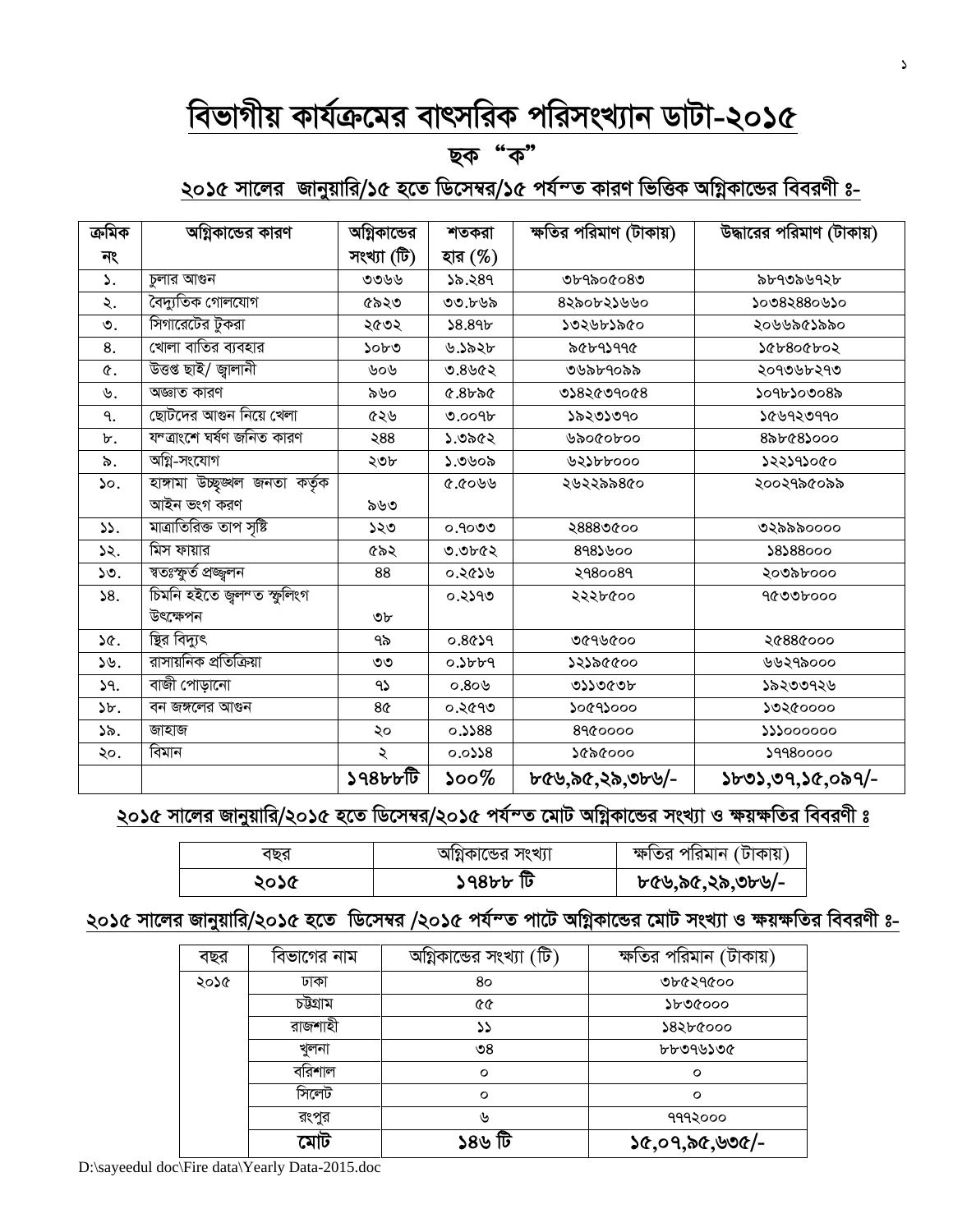| বছর  | বিভাগের |         | বিভাগীয় কৰ্মকৰ্তা/কৰ্মচারী আহত | জন সাধারণ আহত নিহতের |         |
|------|---------|---------|---------------------------------|----------------------|---------|
|      | নাম     |         | নিহতে সংখ্যা (জন)               | সংখ্যা (জন)          |         |
| ২০১৫ |         | আহত     | নিহত                            | আহত                  | নিহত    |
|      | ঢাকা    | ৯       | $\circ$                         | ৯১                   | ৩৫      |
|      | চউগ্ৰাম | $\circ$ | $\circ$                         | ৬০                   | ২৭      |
|      | রাজশাহী | $\circ$ | $\circ$                         | $\circ$              | $\circ$ |
|      | খুলনা   | $\circ$ | $\circ$                         | ২                    | ৩       |
|      | বরিশাল  | ১৫      | $\circ$                         | 58                   |         |
|      | সিলেট   | $\circ$ | $\circ$                         | ৫                    | $\circ$ |
|      | রংপুর   | 58      | $\circ$                         | 88                   |         |
|      | মোট     | ৩৮ জন   | Ο                               | ২১৬ জন               | ৬৮ জন   |

২০১৫ সালের জানুয়ারি/২০১৫ হতে ডিসেম্বর/২০১৫ পর্য $\sim$ ত অগ্নিকান্ডে জীবন হানির বিবরণী ঃ-

## <u>২০১৫ সনের জানুয়ারি/২০১৫ হতে ডিসেম্বর /২০১৫ পর্যন্ত বিশেষ সেবামূলক কার্যের বিবরণী যেমন-</u> *ভূ*মিকম্প, সিডরের আঘাতকৃত, নৌ দুর্ঘটনা, সড়ক দূর্ঘটনা, ভবন ধ্বস, ঘূর্ণিঝড় ও জলোচ্ছ্নাস ইত্যাদি ঃ

*fzwgK¤út*

| বছর  | বিভাগের নাম | দূর্ঘটনার সংখ্যা $(\overline{\mathbb{G}})$ | দুৰ্ঘটনায় নিহতের | দুর্ঘটনায় উদ্ধারের |
|------|-------------|--------------------------------------------|-------------------|---------------------|
|      |             |                                            | সংখ্যা (জন)       | সংখ্যা (জন)         |
| ২০১৫ | ঢাকা        |                                            | $\circ$           |                     |
|      | চউগ্ৰাম     | $\circ$                                    | $\circ$           | $\circ$             |
|      | রাজশাহী     | 8                                          | $\circ$           | $\circ$             |
|      | খুলনা       | $\circ$                                    | $\circ$           | $\circ$             |
|      | বরিশাল      | $\circ$                                    | $\circ$           | $\circ$             |
|      | সিলেট       |                                            | $\circ$           | $\circ$             |
|      | রংপুর       | $\circ$                                    | $\circ$           | $\circ$             |
|      | মোট         | টি<br>Q                                    | n                 | ২ জন                |

## *দেৌ দূৰ্ঘটনাঃ*

| বছর  | বিভাগের নাম | দূর্ঘটনার সংখ্যা $(\widehat{\mathbb{G}})$ | দুৰ্ঘটনায় নিহতের | দুর্ঘটনায় উদ্ধারের |
|------|-------------|-------------------------------------------|-------------------|---------------------|
|      |             |                                           | সংখ্যা (জন)       | সংখ্যা (জন)         |
| ২০১৫ | ঢাকা        | ২১৯                                       | ৩৩৮               | ৮৩                  |
|      | চউগ্ৰাম     | ৩১                                        | ২২                | ٩                   |
|      | রাজশাহী     | ৫২                                        | ১৯                | ১৫                  |
|      | খুলনা       | ৩৯                                        | ৩৬                | ৩৩                  |
|      | বরিশাল      | ২০                                        | ২৮                | ১৩                  |
|      | সিলেট       | ১২                                        | ১১                | ১০                  |
|      | রংপুর       | 8¢                                        | ২৫                | ৬৫                  |
|      | মোট         | টী খ8ে                                    | ৪৭৯ জন            | ২২৬ জন              |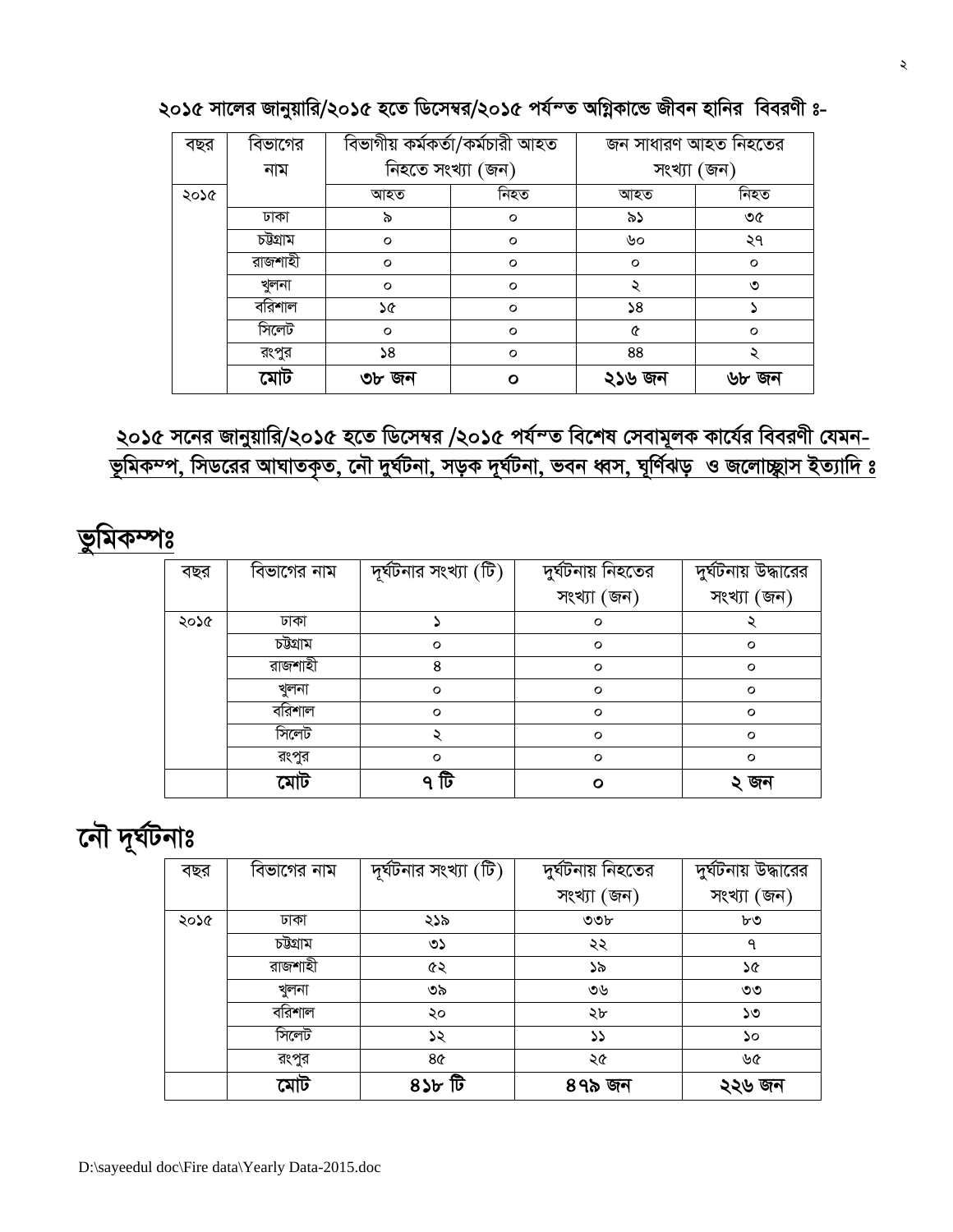| বছর  |         | দূর্ঘটনার সংখ্যা $(\widehat{\mathbb{G}})$ | দুৰ্ঘটনায় নিহতের | দুৰ্ঘটনায় আহতের |
|------|---------|-------------------------------------------|-------------------|------------------|
|      |         |                                           | সংখ্যা (জন)       | সংখ্যা (জন)      |
| ২০১৫ | ঢাকা    | ১১                                        | ১৭                | دد               |
|      | চউগ্ৰাম | ১১                                        | ২২                | ২০               |
|      | রাজশাহী | $\circ$                                   | $\circ$           | $\circ$          |
|      | খুলনা   | $\circ$                                   | $\circ$           | $\circ$          |
|      | ্বরিশাল | $\circ$                                   | $\circ$           | $\circ$          |
|      | সিলেট   |                                           | $\circ$           | $\circ$          |
|      | রংপুর   | $\circ$                                   | $\circ$           | $\circ$          |
|      | মোট     | ২৩ টি                                     | ৩৯ টি             | ৩১ টি            |

## পাহাড় ধ্বসঃ

|      | মোট         | ১৫ টি                 | ৪ জন              | ১৩ জন               |
|------|-------------|-----------------------|-------------------|---------------------|
|      | রংপুর       | $\circ$               | $\circ$           | $\circ$             |
|      | সিলেট       | $\circ$               | $\circ$           | $\circ$             |
|      | বরিশাল      | $\circ$               | $\circ$           | $\circ$             |
|      | খুলনা       | 8                     |                   |                     |
|      | রাজশাহী     |                       |                   |                     |
|      | চউগ্ৰাম     |                       |                   |                     |
| ২০১৫ | ঢাকা        | ᠤ                     |                   |                     |
|      |             |                       | সংখ্যা (জন)       | সংখ্যা (জন)         |
| বছর  | বিভাগের নাম | দূর্ঘটনার সংখ্যা (টি) | দুৰ্ঘটনায় নিহতের | দুর্ঘটনায় উদ্ধারের |

#### *feb aŸmt*

| বছর  | বিভাগের নাম | দূর্ঘটনার সংখ্যা (টি) | দুৰ্ঘটনায় নিহতের | দুর্ঘটনায় উদ্ধারের |
|------|-------------|-----------------------|-------------------|---------------------|
|      |             |                       | সংখ্যা (জন)       | সংখ্যা (জন)         |
| ২০১৫ | ঢাকা        | ১০১৩                  | ৩৩৯               | ২২০৬                |
|      | চউগ্ৰাম     | ৩৯১                   | ১৩৬               | ৫৫৩                 |
|      | রাজশাহী     | ১০৮৩                  | ২৪১               | 5898                |
|      | খুলনা       | ৬৮৩                   | ২৫৮               | ৫৩৩                 |
|      | বরিশাল      | ১৯০                   | ৫৩                | ৫৬০                 |
|      | সিলেট       | ৩৩৯                   | bb                | ৪১৯                 |
|      | রংপুর       | 88 <sub>b</sub>       | 58 <sub>b</sub>   | ৬৩২                 |
|      | মোট         | ৪১৪৭ টি               | ১২৬৩ জন           | ৬৩৭৭ জন             |

# সড়ক দূর্ঘটনাঃ<br>| <sup>বছর</sup> |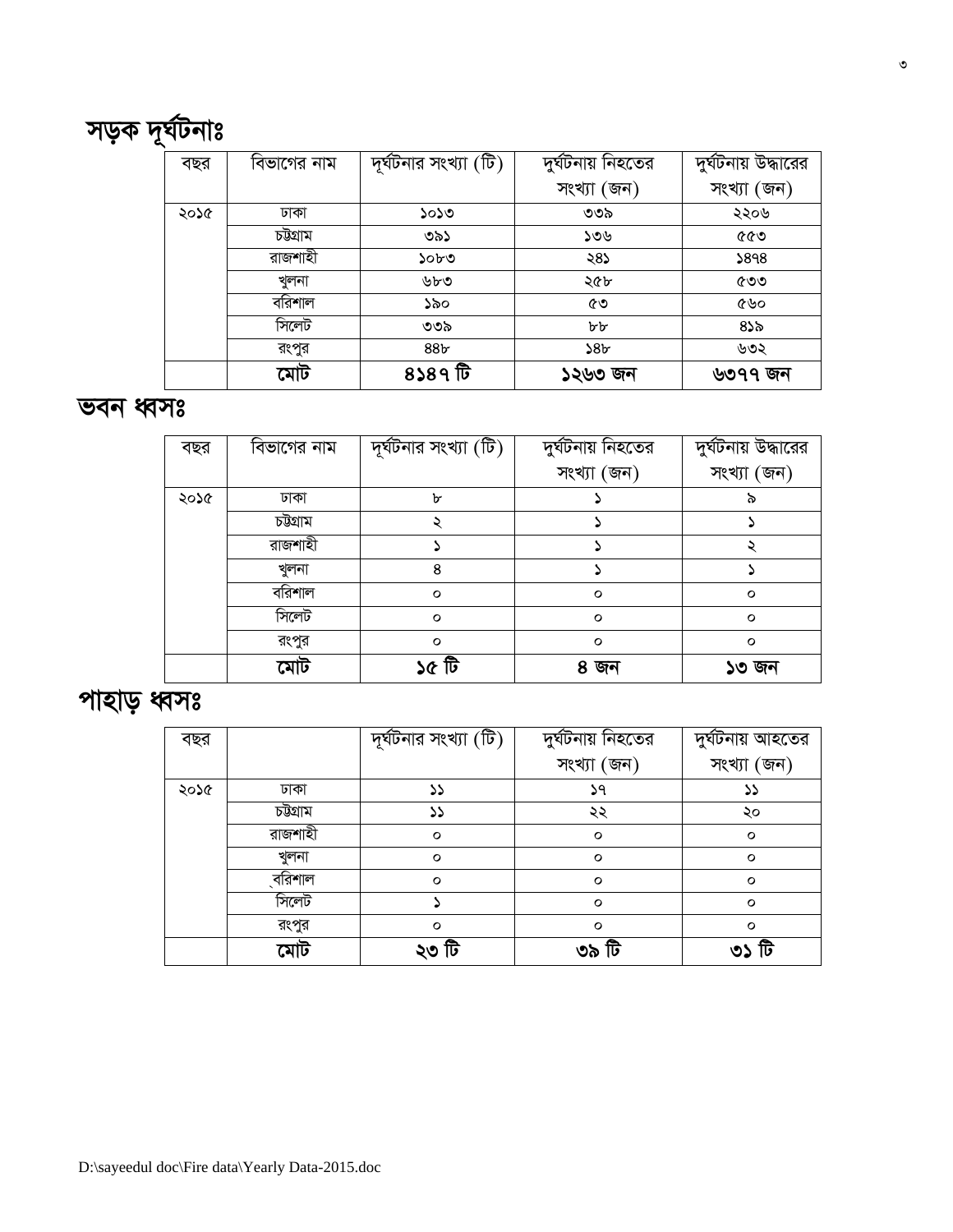

## <u>২০১৫ সালের জানুয়ারি/২০১৫ হতে ডিসেম্বর/২০১৫ সময়ে অগ্নি</u> নির্বাপন ও উদ্ধারকার্যে *AskMÖnYKv‡j AvnZ I wbnZ‡`i weeiYx*

| বছর  | বিভাগের | বিভাগীয় কর্মকর্তা/কর্মচারী |               | জন সাধারণ    |               |
|------|---------|-----------------------------|---------------|--------------|---------------|
|      | নাম     | আহতে সংখ্যা                 | নিহতের সংখ্যা | আহতের সংখ্যা | নিহতের সংখ্যা |
|      |         | (জন)                        | 'জন)          | 'জন)         | 'জন)          |
| ২০১৫ | ঢাকা    | ৮                           | $\circ$       | $8\%$        | ৬২            |
|      | চউগ্ৰাম |                             | $\circ$       | ৩৭১          | ৮৭            |
|      | রাজশাহী | $\circ$                     | $\circ$       | ৪০৯          | ৮১            |
|      | খুলনা   | ৩                           | $\circ$       | $\mathsf{S}$ | ৩             |
|      | বরিশাল  | ৮                           | $\circ$       | ৬৬           | ৯             |
|      | সিলেট   | ২                           | $\circ$       | ১৬           | $\circ$       |
|      | রংপুর   | 58                          | $\circ$       | 8१           |               |
|      | মোট     | ৩৭ জন                       | O             | ১০৭৭ টি      | ২৪৪ জন        |

## *<u>২০১৫ সালের জানুয়ারি/২০১৫ হতে ডিসেম্বর/২০১৫ পর্যন্ত বিভিন্ন মিল ও</u> KjKviLvbv Ges Ab¨vb¨ cÖwZôv‡bi Kg©Pvix‡`i AwMœ wbev©cb I AwMœ cÖwZ‡iva wel‡q*

সম্মন্ধে প্ৰশিক্ষণ বিবরণীঃ

| বছর  | বিভাগের নাম | প্রশিক্ষণের সংখ্যা | প্রশিক্ষণার্থীদের সংখ্যা |
|------|-------------|--------------------|--------------------------|
|      |             | ্টি)               | (জন)                     |
| ২০১৫ | ঢাকা        | ৬০৪                | ২২৯৭৭                    |
|      | চউগ্ৰাম     | $8\delta b$        | ১৬২০৪                    |
|      | রাজশাহী     | ২৫০                | ১২৫০৭                    |
|      | খুলনা       | ২৬৫                | ৮৭৪৫                     |
|      | বরিশাল      | ১০৬৯               | ১৫৪৩০                    |
|      | সিলেট       | 5b8                | ৫৬০৬                     |
|      | রংপুর       | ২২৪                | ৬৯৯৬                     |
| মোট  |             | ৩০৯৪ টি            | ৮৮৪৬৫ জন                 |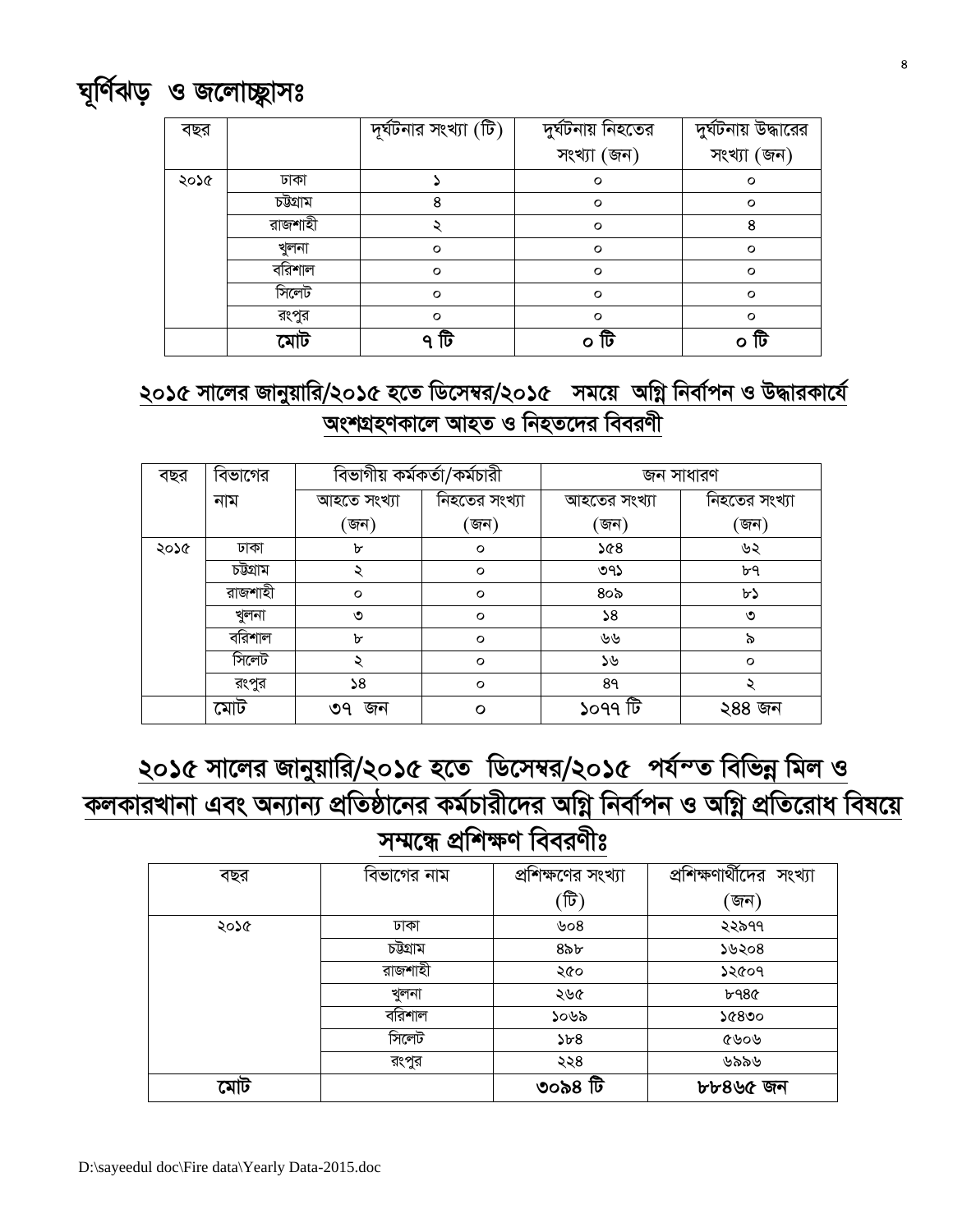<u>২০১৫ সালের জানুয়ারি/২০১৫ হতে ডিসেম্বর /২০১৫ পর্যম্ভ খাবার পানি সরবরাহ</u>

## *ক*রার বিবরণী ঃ

| বছর  | বিভাগের নাম | পানি সরবরাহের সংখ্যা (গাড়ী)       |
|------|-------------|------------------------------------|
| ২০১৫ | ঢাকা        | $\circ$                            |
|      | চউগ্ৰাম     | $\sqrt{8}$                         |
|      | রাজশাহী     | $\circ$                            |
|      | খুলনা       | $\circ$                            |
|      | বরিশাল      | $\circ$                            |
|      | সিলেট       | $\circ$                            |
|      | রংপুর       | $\circ$                            |
|      |             | গাডী<br>$\boldsymbol{\mathcal{S}}$ |

## *2015 mv‡ji Rvbyqvwi/2015 n‡Z wW‡m¤^i /2015 ch©šZ cvwb wb¯‹vk‡bi weeiYx t*

| বছর  | বিভাগের নাম | পানি নিষ্কাশন করার সংখ্যা (টি) |
|------|-------------|--------------------------------|
| ২০১৫ | ঢাকা        | $\circ$                        |
|      | চউগ্ৰাম     | ০২                             |
|      | রাজশাহী     | $\circ$                        |
|      | খুলনা       | $\circ$                        |
|      | বরিশাল      | $\circ$                        |
|      | সিলেট       | $\circ$                        |
|      | রংপুর       | $\circ$                        |
|      |             | lU                             |

## <u>২০১৫ সালের জানুয়ারি/২০১৫ হতে ডিসেম্বর /২০১৫ পর্যন্ত শিল্প প্রতিষ্ঠান, কল কারখানা, অফিস</u> <u>আদালত পরিদর্শন বিবরণীঃ</u>

| বছর  | বিভাগের নাম | পরিদর্শনের সংখ্যা (টি) |
|------|-------------|------------------------|
| ২০১৫ | ঢাকা        | ৭৬৬                    |
|      | চউগ্ৰাম     | ৯৫৯                    |
|      | রাজশাহী     | $8$ ৬০                 |
|      | খুলনা       | ৬২৯                    |
|      | বরিশাল      | ৬৭                     |
|      | সিলেট       | 98 <sub>b</sub>        |
|      | রংপুর       | ৩২৪                    |
|      | মোট         | ত৫৫৩ টি                |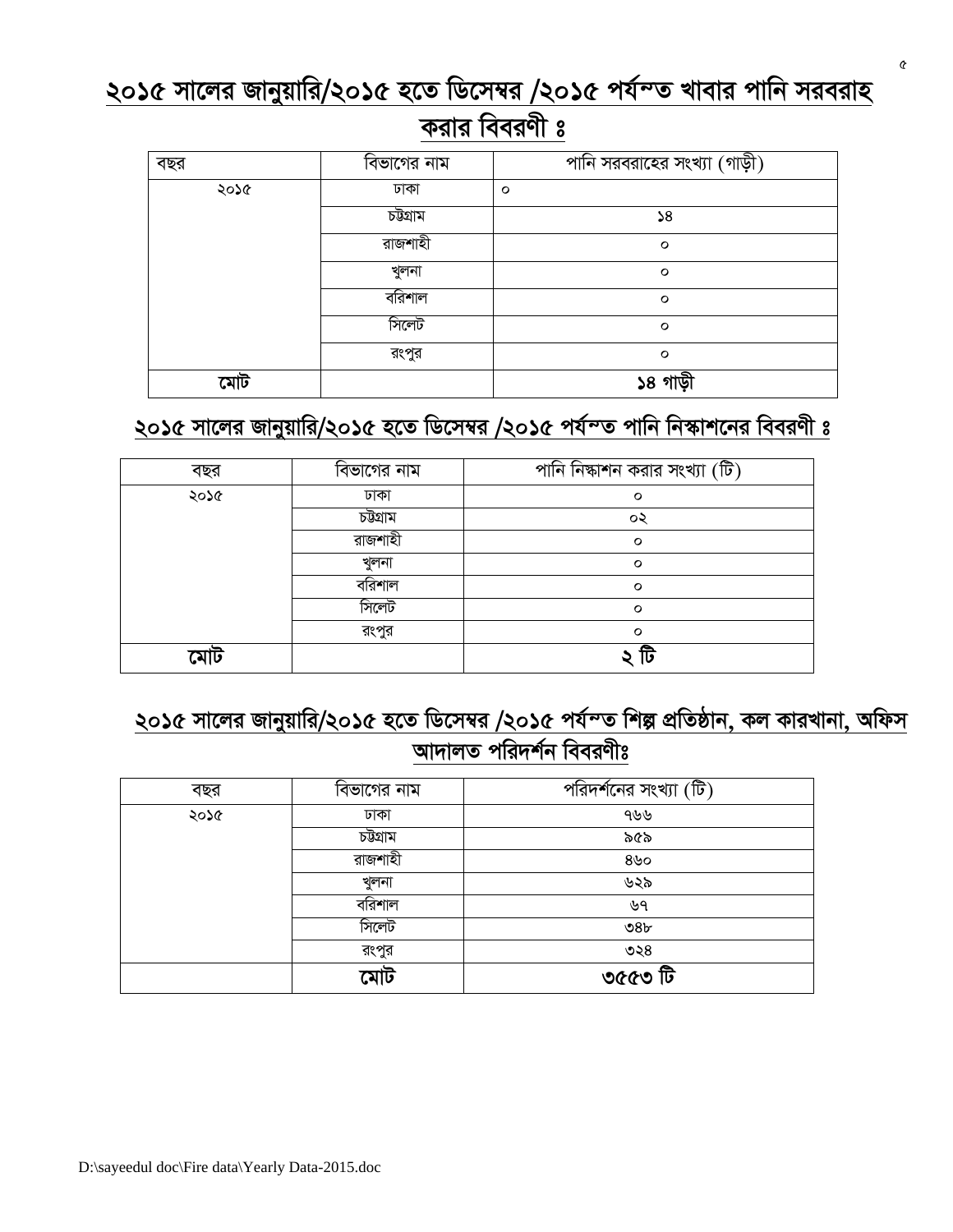#### <u>২০১৫ সালের জানুয়ারি/২০১৫ হতে ডিসেম্বর/২০১৫ পর্যম্ত ফায়ার সার্ভিস ও সিভিল ডিফেন্স</u> <u>ট্রেনিং কমপ্লেক্স কর্তৃক প্রদত্ত প্রশিক্ষণ বিবরণীঃ</u>

| গেজেটেড/নন-        | ালডার | ড্রাইভার | ফায়ারম্যান | াসনেমা         | বিভিন্ন শিল্প |
|--------------------|-------|----------|-------------|----------------|---------------|
| গেজেঢেড<br>আফসারের |       |          |             | অপারেঢর        | প্রতিষ্ঠানের  |
| সংখ্যা             |       |          |             |                | কৰ্মচারী      |
| ১৩৪ জন             | ৩৩ জন | ৬৪ জন    | ৫৩৫ জন      | $\blacksquare$ | ৭১৪৬ জন       |

## *2015 mv‡ji Rvbyqvwi/2015- wW‡m¤^i/2015 ch©šZ Mvox I cv¤c Gi weeiYxt*

|         | গাড়ী ও পাম্পের সংখ্যা |                                           | কাজের উপযোগী  |             | মেরামতযোগ্য |                                           | অকেজো       |                                           |
|---------|------------------------|-------------------------------------------|---------------|-------------|-------------|-------------------------------------------|-------------|-------------------------------------------|
|         |                        |                                           |               | গাড়ী/পাম্প | গাড়ী/পাম্প |                                           | গাড়ী/পাম্প |                                           |
| বিভাগের | গাড়ী (টি)             | পাম্প $(\widehat{\overline{\mathbb{b}}})$ | গাড়ী (টি)    | পাম্প (টি)  | গাড়ী       | পাম্প $(\widehat{\overline{\mathbb{b}}})$ | গাড়ী (টি)  | পাম্প $(\widehat{\overline{\mathbb{U}}})$ |
| নাম     |                        |                                           |               |             | (টি)        |                                           |             |                                           |
| ঢাকা    | ৩৩৮                    | ২৫১                                       | ৩১৬           | ২২৭         | ১৫          | ২০                                        | ১২          | ১৩                                        |
| চউগ্ৰাম | ২৪১                    | ১৬৯                                       | ২৩৯           | ১৬৪         | $\circ$     | ৩                                         | ২           | ২                                         |
| রাজশাহী | ১২১                    | ১০১                                       | ১০৮           | ৯৫          | ৫           | ৫                                         | b           |                                           |
| খলনা    | ১২৯                    | 328                                       | ১০৯           | ৯৩          | ৮           | ٩                                         | ১২          | 58                                        |
| বরিশাল  | ৭৬                     | ৫৩                                        | ৭৫            | 89          |             | ৬                                         | $\circ$     | $\circ$                                   |
| সিলেট   | ৬২                     | 82                                        | <b>&amp;P</b> | ৩৯          |             | ৩                                         | ৩           | $\circ$                                   |
| রংপুর   | ১০৯                    | bb                                        | ১০৩           | ٩b          | ২           | ٩                                         | 8           | ৩                                         |
|         | ১০৭৬ টি                | $b$ ১৮ টি                                 | টী খ০০১       | ৭৪৩ টি      | ৩২ টি       | ৫১ টি                                     | $8\sqrt{5}$ | ৩৩ টি                                     |

## <u>২০১৫ সালের জানুয়ারি/২০১৫ হতে ডিসেম্বর/২০১৫ পর্যম্ভ সম্পত্তির প্রকৃতি ভিত্তিক অগ্নিকান্ডের</u>

**বিবরণী** ঃ

| ক্ৰমিক         | সম্পত্তির বিবরন                                                      | অগ্নিকান্ডের | ক্ষতির পরিমান   | উদ্ধারের পরিমান  |
|----------------|----------------------------------------------------------------------|--------------|-----------------|------------------|
|                |                                                                      | সংখ্যা (টি)  | ্টাকায়)        | ্টাকায়)         |
| $\mathsf{L}$   | বাসগৃহ ও রান্না ঘর                                                   | ৬৩১৬         | ৬৮৪২৭৭৮৭৮       | ২৪৬৮১২১৪২২       |
| ২।             | গোশালা , খরের গাদা ইত্যাদি                                           | ২৬৬৬         | 20205804        | ৪১৭৯৫৩৮২৬        |
| $\circ$        | দোকান, বাজার সকল                                                     | ২৮২৯         | ৬৩৮২০৭৪২৪       | ৩১৩১৮৩৬৪৪২       |
| 8 <sup>1</sup> | কারখানা এবং গুদাম                                                    | ১০৯৯         | ১১৮৬১৯০৫৩১      | ৫৪৯২৮৬৭৩২৬       |
| $\alpha$       | অফিস, হাসন্দাতাল, স্কুল, বোডিং, হোটেল সমূহ                           | ৫৩৩          | ৬১৬১১৭০৯        | ঀ১৬২১০৬৬৭        |
| ৬।             | পাটকল, দোকান,<br>পাটের<br>গুদাম .<br>বজরা, পাট বহনকারী জাহাজ ইত্যাদি | 38           | ১৩৭১৪৬২৫৩       | ৬৯৫০০৬৬২৬        |
| 9 <sub>1</sub> | জাহাজ, অটোমোবাইল, গাড়ী এবং সাধারণ পরিবহন                            | ৯৯১          | ২৩৩৯৭৬৮৬৩       | ৮৭৪৬২৮৪৫০        |
| b <sub>1</sub> | বস্ত্র মিল, সুতার গুদাম                                              | ৩৭৭          | ২৭০৯১২৮০৮       | ৩৩২৮১১৮০৩        |
| $\delta$ 1     | কয়লা স্তুপ                                                          | ৫৩           | ৭২৫০২০০         | ১৭৬৩২৪৬০০        |
| $\mathcal{L}$  | অন্যান্য                                                             | ২৪৭৯         | ২৪৮৯২৭৩১২       | ৪০০৭৯৫৩৯৩৫       |
|                |                                                                      | ৰ্ট খৰ৪৮১    | ৮৫৬.৯৫,২৯,৩৮৬/- | ১৮৩১,৩৭,১৫,০৯৭/- |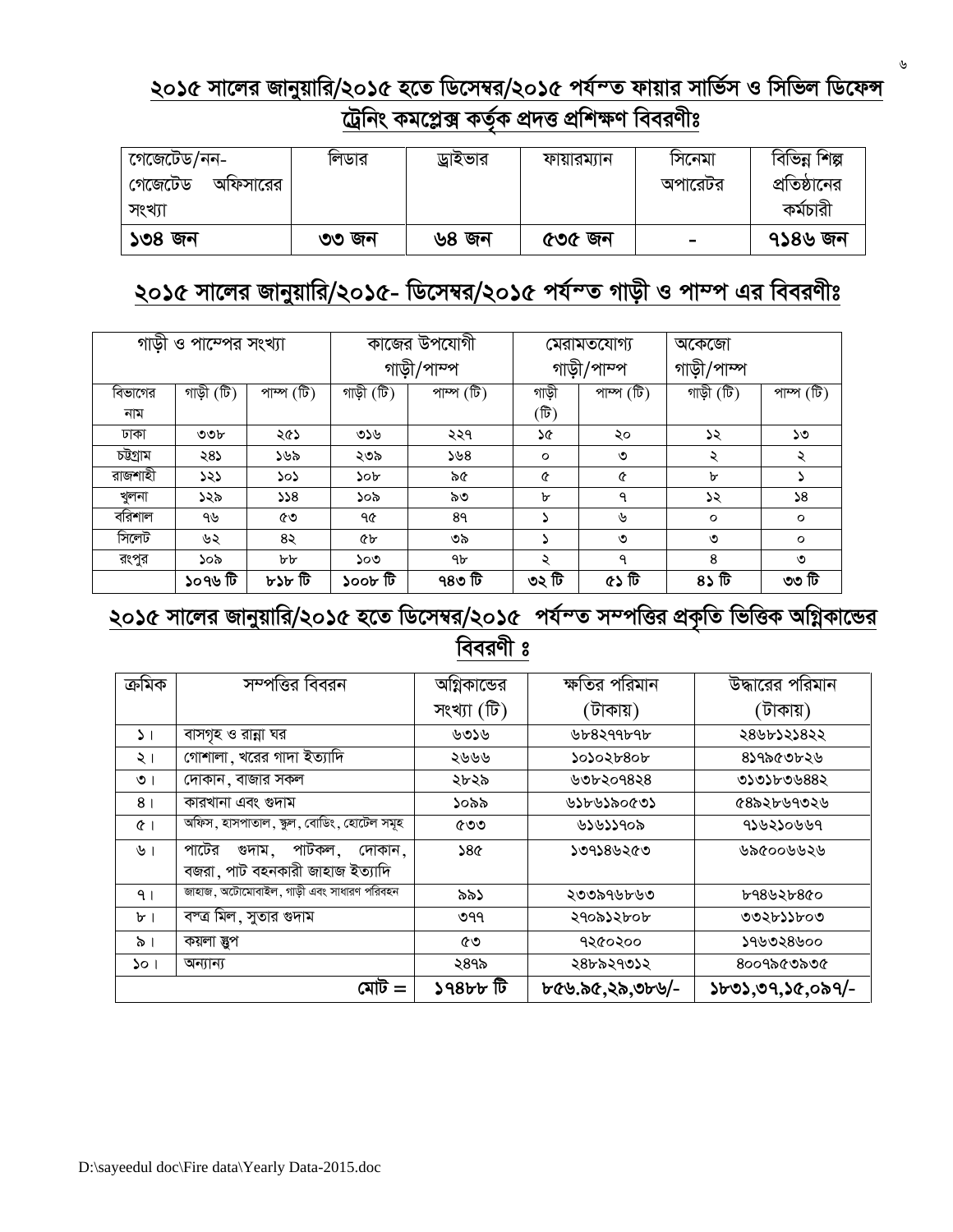

## <u>জানুয়ারি/২০১৫ হতে ডিসেম্বর/২০১৫ পর্যন্ত সময়ে আবাসিক গৃহে অগ্নিকান্ডের বিবরণী ঃ</u>

| বিভাগের নাম | আগ্নকান্ডের | ক্ষতির পরিমাণ<br>াটাকায়) | উদ্ধারের পরিমাণ | কতটি অগ্নিকান্ডে |
|-------------|-------------|---------------------------|-----------------|------------------|
|             | সংখ্যা (টি) |                           | (টাকায়)        | কাজ করা হইয়াছে  |
|             |             |                           |                 | (টি)             |
| ঢাকা        | ১৫৯০        | ৩৯৭২৬৬৫০০                 | ৬৭৭১৬২০০০       | ৯৭৮              |
| চউগ্ৰাম     | ২৪৩১        | ৪৪৭৪৪৯১২৬                 | ১২৮২৩৯৯৯৮৭      | ১৬৫২             |
| রাজশাহী     | ৫৯৩         | ৪৬৭২৮০০৯                  | ১২৩৬৭১৬৯০       | ৪৩৫              |
| খুলনা       | ৯৫৩         | ৪৯৬২৭০২৭                  | ১৩৩৪৪০৫৪৯       | ৭৬৫              |
| বরিশাল      | ২৫৮         | ৩৩৭৬২৭০০                  | ১০১৫৩২০০০       | ২৪৯              |
| সিলেট       | २०१         | ২৩৩৬১৫০০                  | ২৩৪৩৭৬৯৫০       | 589              |
| রংপুর       | ১২৭৩        | ঀ৮ঀ৩৯৮০০                  | ১৫৩৫৬২৩০০       | ১০০৯             |
| মোট         | ৭৩০৫ টি     | ১০৭,৬৯,৩৪,৬৬২/-           | ২৭০,৬১,৪৫,৪৭৬/- | ৫২৩৫ টি          |

## *জানু*য়ারি/২০১৫ হতে ডিসেম্বর/২০১৫ পর্যন্ত শিল্প কারখানায় অগ্নিকান্ডের বিবরণীঃ

| বিভাগের নাম | অগ্নিকান্ডের সংখ্যা | ক্ষতির পরিমাণ (টাকায়) | উদ্ধারের পরিমান            | কৰ্তটি অগ্নিকান্ডে |
|-------------|---------------------|------------------------|----------------------------|--------------------|
|             | (টি)                |                        | (টাকায়)                   | কাজ করা            |
|             |                     |                        |                            | হইয়াছে (টি)       |
| ঢাকা        | ৬৬৭                 | ৬১৪৭৪৪৭২৬৭             | ৩৪৭২৩৭৫২১৫                 | ৩৭৮                |
| চউগ্ৰাম     | ১৮০                 | ১৩২৩১১০০০              | 5508900000                 | ১২২                |
| রাজশাহী     | 88                  | ১০৭০২৬৯০০              | ৩১৫৩২৫৭৬০                  | ২৯                 |
| খুলনা       | ৬২                  | ৮৭৮৫৯৯৬                | ১১১৭১৯৪৪০                  | ৫৩                 |
| বরিশাল      | ৫                   | ৮৩২০০০০০               | $6$ ১৩৭০০০০০               | ৫                  |
| সিলেট       | ৩০                  | 9000000                | $b$ 080booo                | ২২                 |
| রংপুর       | ২৫                  | ১১৩৯৭৩০০               | ৭৬৪১০০০                    | ২৪                 |
| মোট         | ৰ্টী ৩૮০১           | $-$ \c\b, d $\zeta, 9$ | $-\sqrt{28}$ , ৯৪, ৯৭, ৩৬১ | ৬৩৩ টি             |

#### *Rvbyqvwi/2015 n‡Z wW‡m¤^i/2015 ch©šZ Mv‡g©›Um wk‡í AwMœKv‡Ûi weeiYx t*

| বিভাগের নাম | অগ্নিকান্ডের | ক্ষতির পরিমাণ    | উদ্ধারের পরিমান | কতটিতে      | বিভাগীয় কৰ্মকৰ্তা |              | জন সাধারণ     |         |
|-------------|--------------|------------------|-----------------|-------------|--------------------|--------------|---------------|---------|
|             | সংখ্যা (টি)  | (টাকায়)         | (টাকায়)        | কাজ করা     | কৰ্মচারী আহত/নিহত  |              | আহত/নিহত (জন) |         |
|             |              |                  |                 | হয়েছে (টি) | (জন)               |              |               |         |
|             |              |                  |                 |             | আহত                | নিহত         | আহত           | নিহত    |
| ঢাকা        | ১৯৫          | ১১৯৬০৯৯৪৫        | ৮৫৫২৭০২১৯       | ৭৬          | $\circ$            | $\circ$      |               | $\circ$ |
| চউগ্ৰাম     | ১৮           | ৫৯৩৫৮১৯২         | ২৭০৭৯৯২৪১       | ৯           | $\circ$            | o            | ১০            | ډ       |
| রাজশাহী     | $\circ$      | $\circ$          | $\circ$         | $\circ$     | $\circ$            | $\circ$      | $\circ$       | $\circ$ |
| খুলনা       | $\circ$      | $\circ$          | $\circ$         | $\circ$     | $\circ$            | $\circ$      | $\circ$       | $\circ$ |
| বরিশাল      | $\circ$      | $\circ$          | $\circ$         | $\circ$     | $\circ$            | $\circ$      | $\circ$       | $\circ$ |
| সিলেট       | $\circ$      | $\circ$          | $\circ$         | $\circ$     | $\circ$            | $\circ$      | $\circ$       | $\circ$ |
| রংপুর       | $\circ$      | $\circ$          | $\circ$         | $\circ$     | $\circ$            | $\circ$      | $\circ$       | $\circ$ |
| মোট         | ৰ্ঘা ৩૮২     | $59,55,95,509/-$ | ১১২,৬০,৬৯,৪৬০/- | চু ৫ টি     | $\mathbf{o}$       | $\mathbf{o}$ | ১১ জন         | ১ জন    |